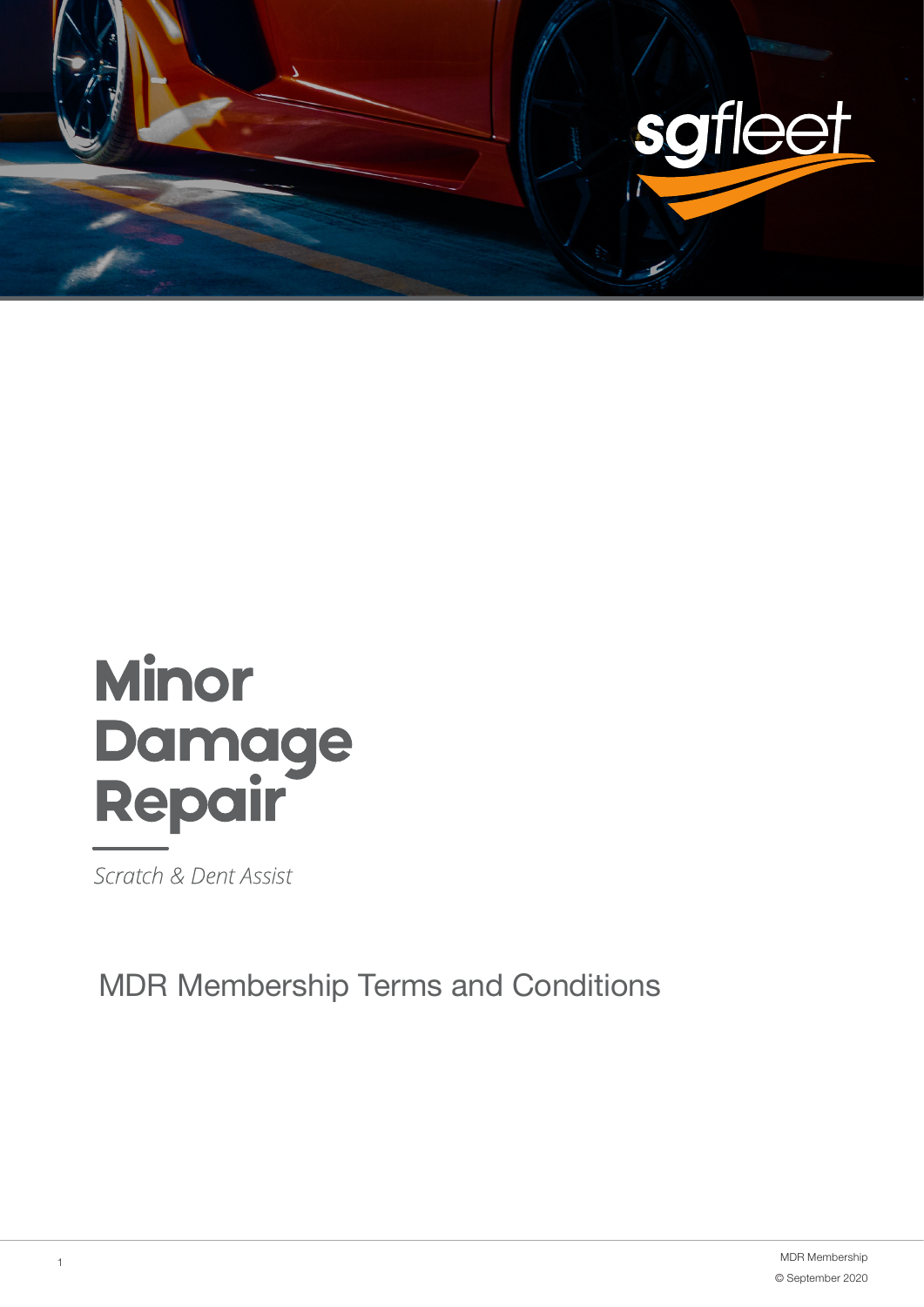

## **Index**

| <b>Terms and Conditions For Standard Vehicles</b>  | 3            |
|----------------------------------------------------|--------------|
| <b>Part One MDR Membership Agreement</b>           | 4            |
| <b>Part Two Repair Services</b>                    | $\mathbf{7}$ |
| <b>Part Three</b> General Terms and Conditions     | 9            |
| <b>Part Four Glossary of Terms</b>                 | 10           |
| <b>Minor Cosmetic Repairs Table and Exclusions</b> |              |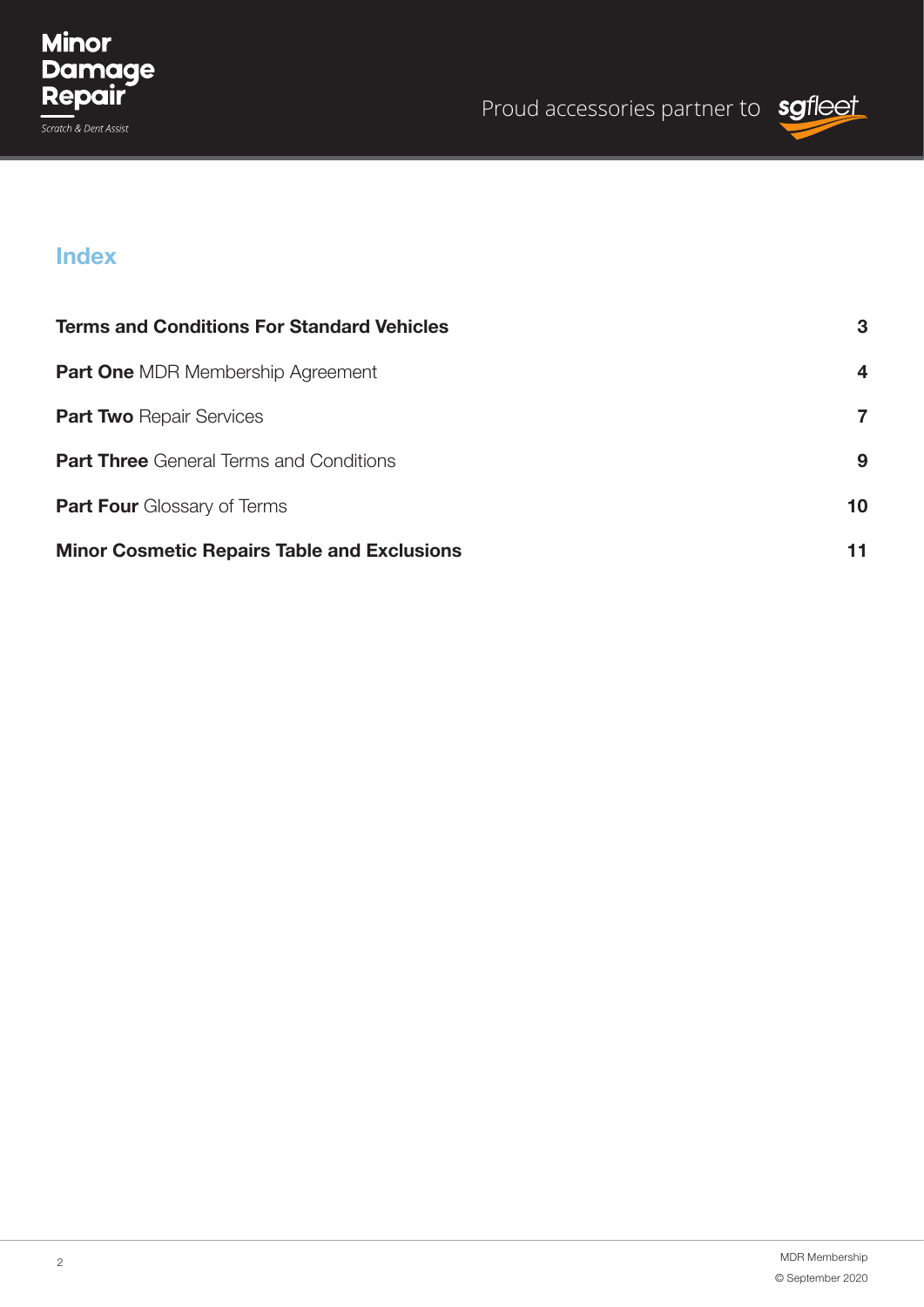



#### **Welcome to your MDR Membership.**

Schmick Car Care Club Pty Ltd ABN 77 139 891 679 **(MDR)** is the supplier of your MDR Membership.

This booklet sets out MDR's General Terms and Conditions as follows:

- Part One (MDR Membership Agreement) sets out the terms and conditions that apply to your MDR Membership Agreement.
- Part Two (Repair Services) sets out the procedures for requesting repairs, and the terms and conditions which apply to repairs.
- • Part Three (General Terms) sets out some terms and conditions that are common to both your MDR Membership Agreement, and the terms and conditions relating to repair services.
- Part Four (Glossary of Terms) is a glossary of terms used in this booklet

If you have any questions about anything contained in this booklet please call the MDR Member Service Centre on 1300 946 677.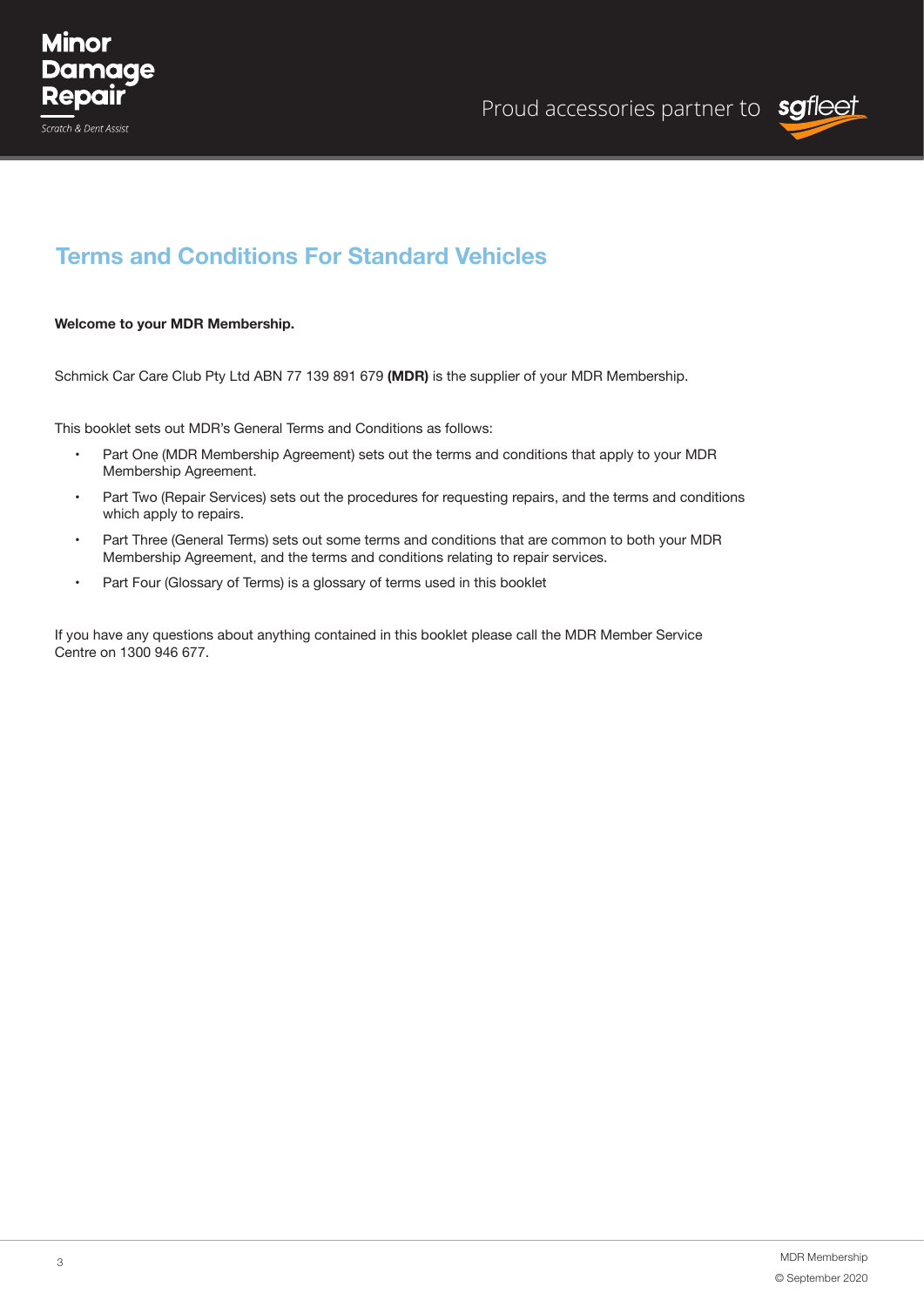## Minor Damaae Repair

Scratch & Dent Assist

Proud accessories partner to sgfleet



## **Part One**

#### **MDR Membership Agreement**

#### **1. Membership Benefits**

- 1.1. Your MDR Membership entitles you to the Membership Benefits relating to your particular Membership Program subject to you also complying with your obligations under this Membership Agreement.
- 1.2. As a Member you will enjoy the following benefits in relation to your Nominated Vehicle:
	- 1.2.1. The speed and efficiency of MDR's processes giving priority attention to Member repair requests thereby eliminating the time cost and inconvenience of taking your Vehicle to a repair shop for a quote or repair;
	- 1.2.2. Exclusive access to and use of MDR's repair request procedures:
		- (a) Online via the members' page on the Schmick website;
		- (b) Online via the member-exclusive Schmick mobile application; or via
		- (c) The MDR national number;
	- 1.2.3. The convenience of having a qualified MDR approved repair technician in a fully equipped mobile repair facility come to you at your location if it is within the Service Area to evaluate your repair requirements and if you accept the Repair Quote in many cases immediately perform Minor Cosmetic Repairs, or otherwise, having repairs (including Minor Cosmetic Repairs) completed at your nearest repair centre;
	- 1.2.4. No limits on the number of times you can request Repair Quotes for Minor Cosmetic Repairs;
	- 1.2.5. No limits on the number of times you can have Minor Cosmetic Repairs performed subject to you accepting Repair Quotes;
	- 1.2.6. In addition to your rights under the Australian Consumer Law, we provide a warranty for repair work we perform;
	- 1.2.7. MDR's free inspection and appraisal service in relation to repairs that are not Minor Cosmetic Repairs;
	- 1.2.8. General car care advice and tips on the MDR web site to maintain the cosmetic appearance and condition of your Vehicle;
	- 1.2.9. Other Membership benefits from time to time including third party discounts published on MDR's website.

#### **2. Nature of Membership Agreement**

- 2.1. MDR's obligations to you under this agreement are limited to delivering the Membership Benefits and if you want to access MDR's repair services you may only do so in accordance with the procedures set out in Part Two – Repair Services.
- 2.2. MDR is not obliged or required by virtue of your Membership Agreement to indemnify you or any person against or compensate you for any loss or damage to your Vehicle occasioned as a consequence of any event or to rectify or repair such damage.
- 2.3. Your Membership Agreement is not intended to substitute for your normal motor vehicle insurance policy and it is not suitable for the purposes of managing the financial risk associated with damage being occasioned to your Vehicle or financial loss associated with such damage.
- 2.4. Your Membership Agreement does not confer upon or otherwise give you any rights or entitlements as a shareholder of MDR or as a member of any company association or organisation.

#### **3. When Your Membership Starts**

- 3.1. Your Membership starts on the date set out in your Membership Program Schedule subject to the following:
	- 3.1.1. Receipt of payment of the Membership Fee;
	- 3.1.2. You providing accurate details about you and your Vehicle so that MDR can register your Vehicle as a Nominated Vehicle;
	- 3.1.3. MDR reserves the right to reject any Vehicle for registration without giving any reason for doing so; and
	- 3.1.4. If MDR rejects your Vehicle, MDR will return your Membership Fee without deduction, and you will not be registered for nor receive any benefits from the Membership Program.

#### **4. Membership Fees**

- 4.1. You must pay the Membership Fee when applying for the selected Membership Program.
- 4.2. Acceptance of your Vehicle as a Nominated Vehicle for membership in the selected Membership Program is subject to Pre- Qualification if specified in the Membership Program Schedule. If your Vehicle is subject to Pre-Qualification:
	- 4.2.1. MDR may require an inspection of your Vehicle by an Approved Inspector to ascertain its condition;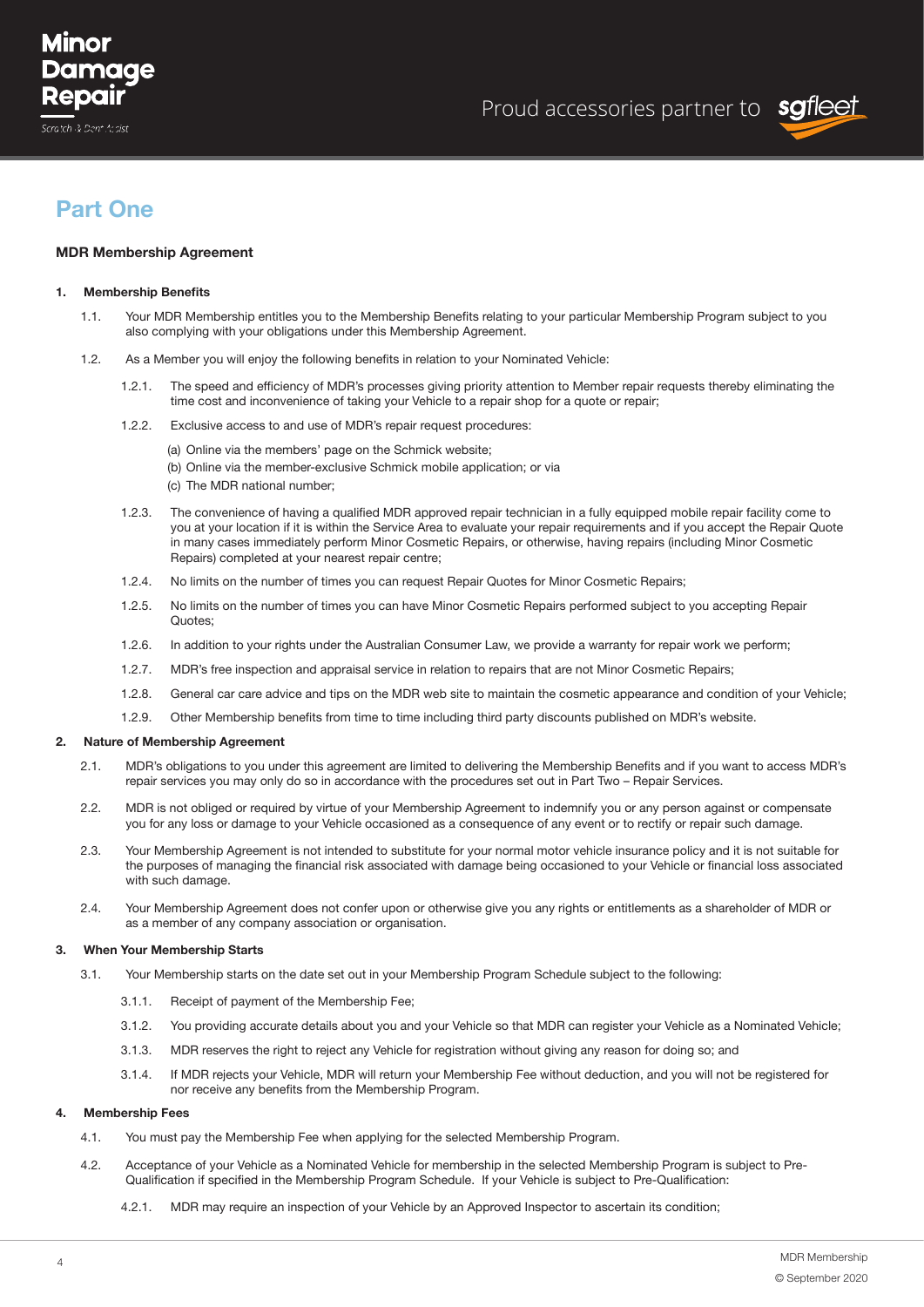

- 4.2.2. The Approved Inspector's decision whether MDR will accept your Vehicle for registration as a Nominated Vehicle is final;
- 4.2.3. If your Vehicle is not accepted for a particular Membership Program, MDR will refund your Membership Fee.

#### **5. Membership Renewals**

Memberships cannot be renewed, but you may request to purchase a further Membership for your Nominated Vehicle by contacting the Authorised Dealer. Any additional period of Membership will be offered at the discretion of the leasing company at its then-current pricing, and will be subject to MDR's approval (including Pre-Qualification of your Nominated Vehicle). If you purchase an additional Membership prior to the expiry of your existing Membership, then no Waiting Period will apply. Otherwise, your new Membership will be subject to the applicable Waiting Period.

#### **6. Conditions of Membership**

- 6.1. The following conditions apply to your Membership in order to preserve the high quality of MDR's cosmetic repair services and MDR's reputation and standing for delivering high quality cosmetic repairs:
	- 6.1.1. The Nominated Vehicle must either be new or if it is used it must have been approved by an Authorised Dealer and it must have been no more than 8 years since initial registration of the Nominated Vehicle; and
	- 6.1.2. The Nominated Vehicle must not have sustained any damage existing prior to the commencement of this Membership Agreement, subject to clause 1.3 of Part Two.
- 6.2. You agree to provide complete and accurate information about yourself and your Vehicle to any Authorised Person for entry into the MDR Sales Portal for the acceptance of your Vehicle into a Membership Program.
- 6.3. If any information you have provided about your Vehicle proves to be incomplete or inaccurate MDR may do as follows:
	- 6.3.1. End this agreement (in which case all MDR's obligations under this agreement will cease); and
	- 6.3.2. Refuse to provide any Repair Quotes or enter into any Repair Contracts.

#### **7. Confirmation of Agreement**

By supplying any information or materials to register your Nominated Vehicle for a Membership Program you confirm that you have read understood and agreed to all provisions in this booklet, including Part One (MDR Membership Agreement), Part Two (Repair Services), Part Three (General Terms) and Part Four (Glossary of Terms).

#### **8. Transfer of Membership**

Transfer of Ownership: Your Membership is personal to your vehicle and cannot be transferred to any other vehicle. The Membership Benefits apply to your Nominated Vehicle only for so long as you are the registered owner. Your Membership will automatically come to an end if you sell or transfer the Nominated Vehicle.

#### **9. Information and Privacy**

- 9.1. MDR's Privacy Policy governs how MDR collects, uses, shares and stores your personal information. You agree that we may access, store and use any information that you provide in accordance with the terms of MDR's Privacy Policy.
- 9.2. You consent to providing the information about you and your Vehicle to the Authorised Person for the purpose of entering that information into the MDR Sales Portal to apply to have your Vehicle accepted by MDR as a Nominated Vehicle for the Membership Program you select.
- 9.3. For training and quality purposes your phone calls to MDR may be monitored and recorded.
- 9.4. MDR will provide you with access to and the ability to correct your personal information held by MDR on request by you.

#### **10. Cancellation of This Agreement by You**

- 10.1. Within the first (7) days after the Start Date you may cancel your Membership and request a full refund of your Membership Fee, if you notify MDR in writing of your cancellation prior to the expiry of the 7 day period, in which case this Membership Agreement will come to an end when MDR accepts your cancellation, and MDR will refund your Membership Fee to you.
- 10.2. You may request to cancel any kind of Membership immediately by sending a written notice along with proof of the purchase of your Membership (clearly showing the purchase price paid) to admin@scratchanddentassist.com if:
	- 10.2.1. Price of minor repairs under clause 2.1 of Part Two is increased by MDR by more than 50% over your current Membership Term;
	- 10.2.2. Two or more categories of Minor Cosmetic Repair which were included at the time you paid your Membership Fee for the current Term, are removed under clause 2.1 of Part Two (and no additional repair types are added); or
	- 10.2.3. MDR modifies the terms of this Membership Agreement under clause 1.1–1.2 of Part Three unfairly and in such a way as to cause you a material adverse impact, such as a substantial reduction in the value of your Membership, without providing any corresponding benefit.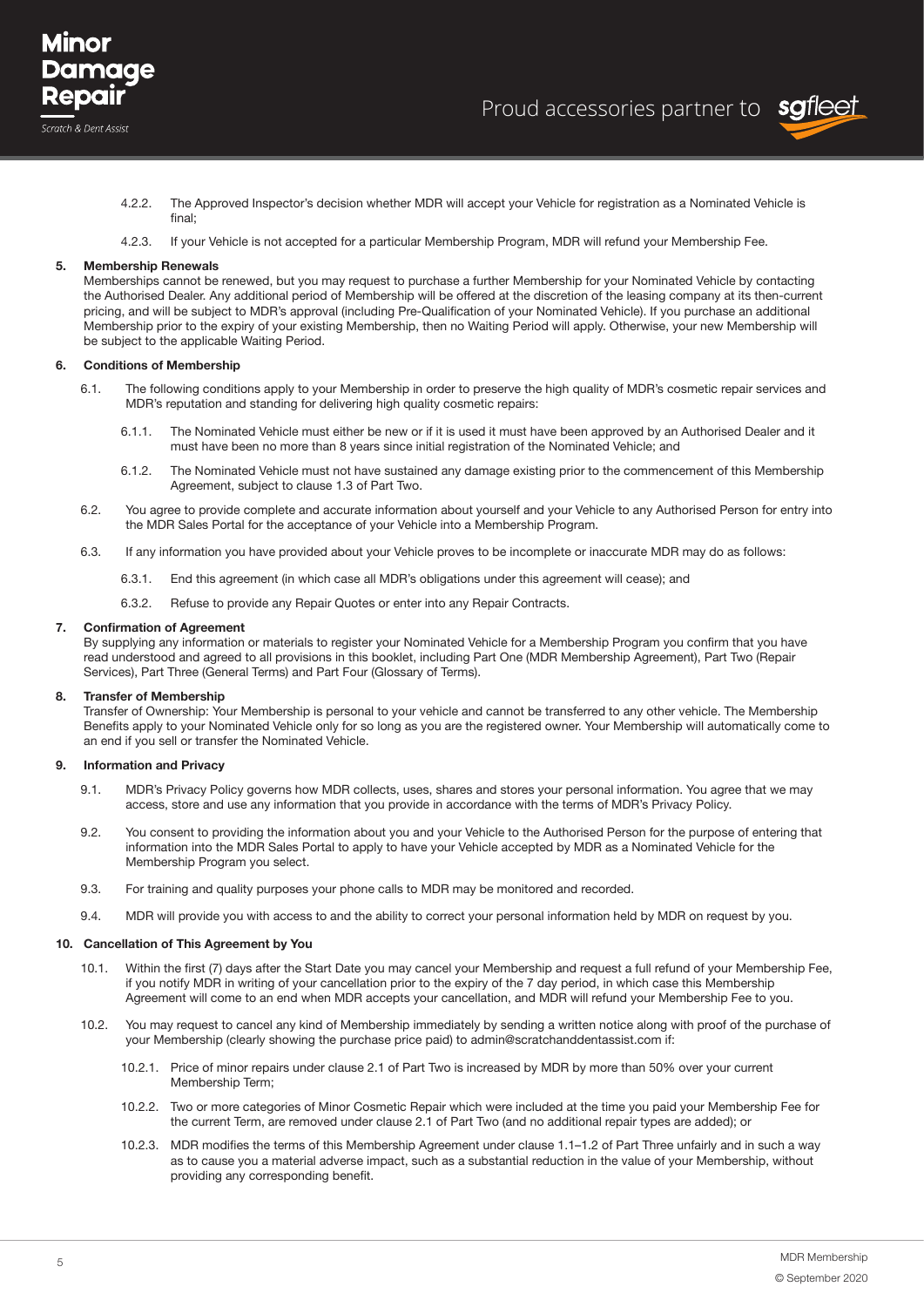



10.3. If you make a request under clause 10.2 we will confirm within 14 days whether your request has been approved. If your request is approved, then subject to you paying the Administration Fee, MDR will issue you with a pro-rata refund of your paidup Membership Fee for the current term (being the proportion of your Membership Fee which represents the unexpired portion of the Term of your Membership calculated from the day after cancellation).

#### **11. Cancellation of This Agreement by MDR**

- 11.1. MDR may suspend all entitlements under any Membership Program for your Nominated Vehicle and may refuse to provide Repair Quotes for so long as you owe any money to MDR.
- 11.2. MDR may end its Membership Agreement by written notice to take effect immediately on the date of the notice:
	- 11.2.1. If you fail to make payment of Repair Fees or decline to make such payment within seven (7) days of a demand;
	- 11.2.2. If you owe any other money to MDR for more than thirty (30) days;
	- 11.2.3. If any information you provide about you or your Nominated Vehicle is inaccurate or untrue;
	- 11.2.4. If MDR believes, in its absolute discretion, you (or your representative) are acting in a threatening or abusive manner.
- 11.3. If MDR ends the Membership Agreement, all obligations and liabilities of MDR to you under your Membership Program will end. You will not be entitled to any refund of Membership fees already paid. MDR may still recover any Repair Fees you owe under any Repair Contract.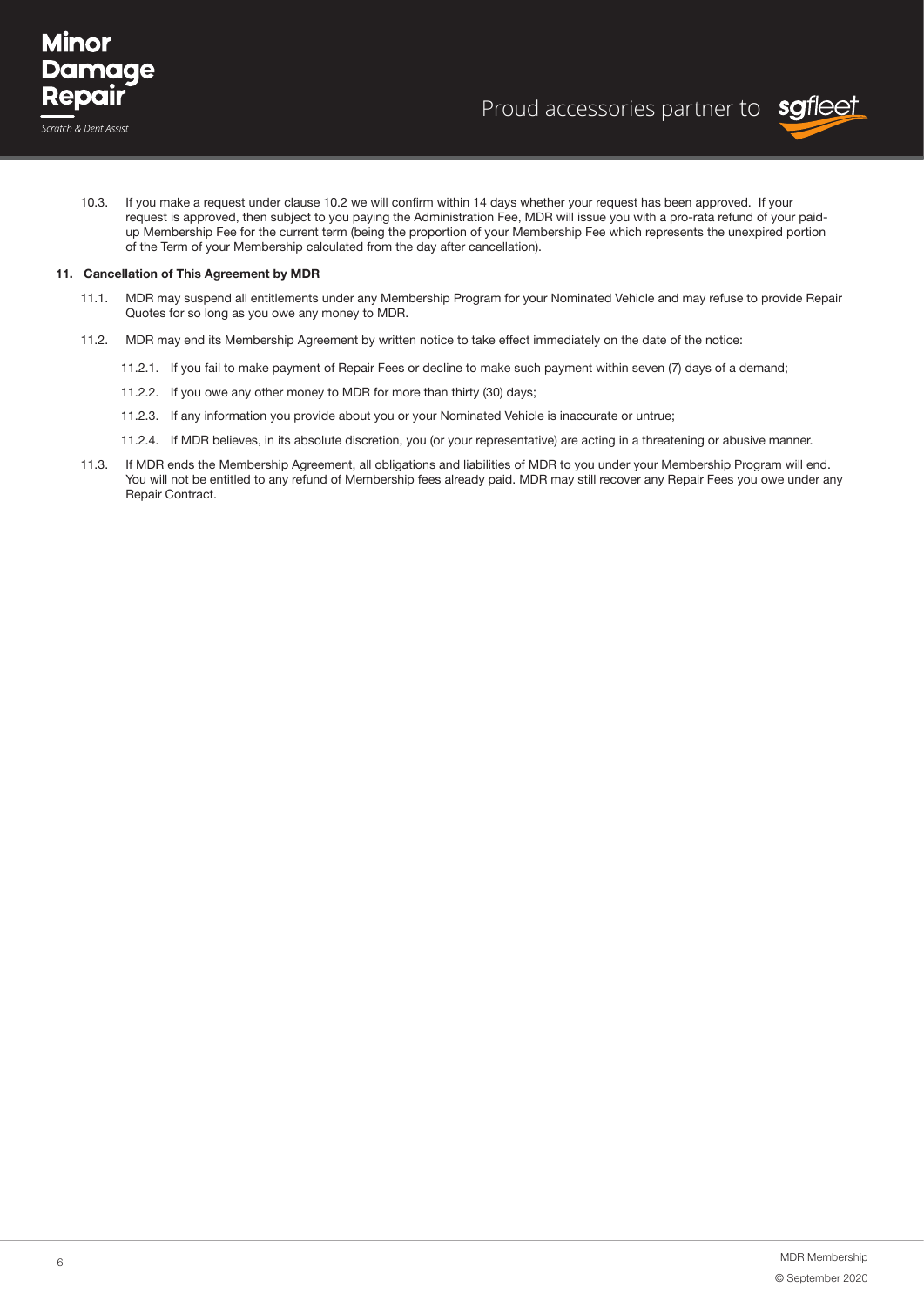## Minor Damaae Repair



### **Part Two**

#### **Repair Services**

The following terms and conditions of agreement shall apply each time you wish to access MDR's repair services under your Membership Program

#### **1. Requesting a Repair Quote**

- 1.1. The Waiting Period under your particular Membership Program applies before you can request a Repair Quote for your Nominated Vehicle.
- 1.2. To request a Repair Quote you must first take a separate photo of each area of damage to your Nominated Vehicle for which you request a repair. You must then submit each photo to MDR together with your membership details related to your Nominated Vehicle. You may submit the photos and your membership details as follows:
	- 1.2.1. On-line through Schmick's mobile application;
	- 1.2.2. On-line through the Member's page of the Schmick web site (by following the procedures set out); or
	- 1.2.3. By calling 1300 946 677 and by following the procedures the call centre explains.
- 1.3. At the end of the Waiting Period, you may request a Repair Quote for a maximum of one Minor Cosmetic Repair in relation to damage which existed prior to the commencement of this Membership Agreement or which occurred within the Waiting Period. Otherwise, you may only request a Repair Quote in relation to damage to your Nominated Vehicle which occurred after the end of the Waiting Period.

#### **2. MDR's Assessment Process**

- 2.1. MDR's pricing for repairs including Minor Cosmetic Repairs is not fixed and may vary up or down from time to time. MDR may also change its definition of or specifications for Minor Cosmetic Repairs, for example, as new technologies and processes become available. All repairs are subject to assessment and quote by a MDR technician before a Repair Contract is made.
- 2.2. MDR may decline to provide a Repair Quote or perform repairs for any reason. For example, without limitation, if a MDR technician is of the opinion that the repair is not a Minor Cosmetic Repair or if there is structural damage to your Vehicle or if you are in breach of your Membership Agreement, MDR may decline to provide a Repair Quote or perform a repair.
- 2.3. Subject to clauses 2.1 and 2.2, MDR will assess each request for a repair on its merits and decide if it is able to provide a Repair Quote for your consideration. The decision by MDR on whether to provide a Repair Quote is in its absolute discretion and final.
- 2.4. Repair Quotes provided by MDR for Minor Cosmetic Repairs will reflect the current pricing and specifications published on sgfleetmdrmemberships.com.au as at the date of your request.
- 2.5. At MDR's sole discretion, MDR may provide a Repair Quote for repairs other than Minor Cosmetic Repairs. Depending on the circumstances, Repair Quotes may be provided either by telephone or in person after an inspection by a MDR technician.
- 2.6. MDR will endeavour to process requests for Minor Cosmetic Repairs and perform those repairs within thirty (30) days of receipt of your request for a Repair Quote (subject to you accepting any Repair Quote) however between December 15th and January 15th you may experience a longer waiting period before MDR is able to attend to your request.
- 2.7. MDR's Repair Quote will comprise a statement of the repair work to be performed including setting out details of any Minor Cosmetic Repairs and the price to be charged as the Repair Fee for the repairs and any other details that MDR's technician considers appropriate. MDR may provide the Repair Quote (and you may accept it) verbally.

#### **3. Repair Contract**

- 3.1. You must accept a Repair Quote and agree to pay the Repair Fee in the manner set out in clause 3.4 below for a Repair Contract to come into existence.
- 3.2. For the avoidance of doubt, MDR shall not be legally obliged to perform any repairs to any Vehicle unless you have first accepted a Repair Quote and a Repair Contract has been made.
- 3.3. Each Repair Contract arising from your acceptance of a Repair Quote is separate from and independent of any earlier Repair Contract and from your Membership agreement.
- 3.4. In order to accept a Repair Quote you must also agree to pay the Repair Fee by credit or debit card on completion of the agreed repair.

#### **4. Performing the Repair**

4.1. Subject to your acceptance of the Repair Quote, MDR will arrange with you a mutually agreed time at a Suitable Work Space within the Service Area or at a specified MDR repair centre, if required by MDR, between the hours of 8.00am and 4.00pm, Monday to Friday, to undertake any repair work required.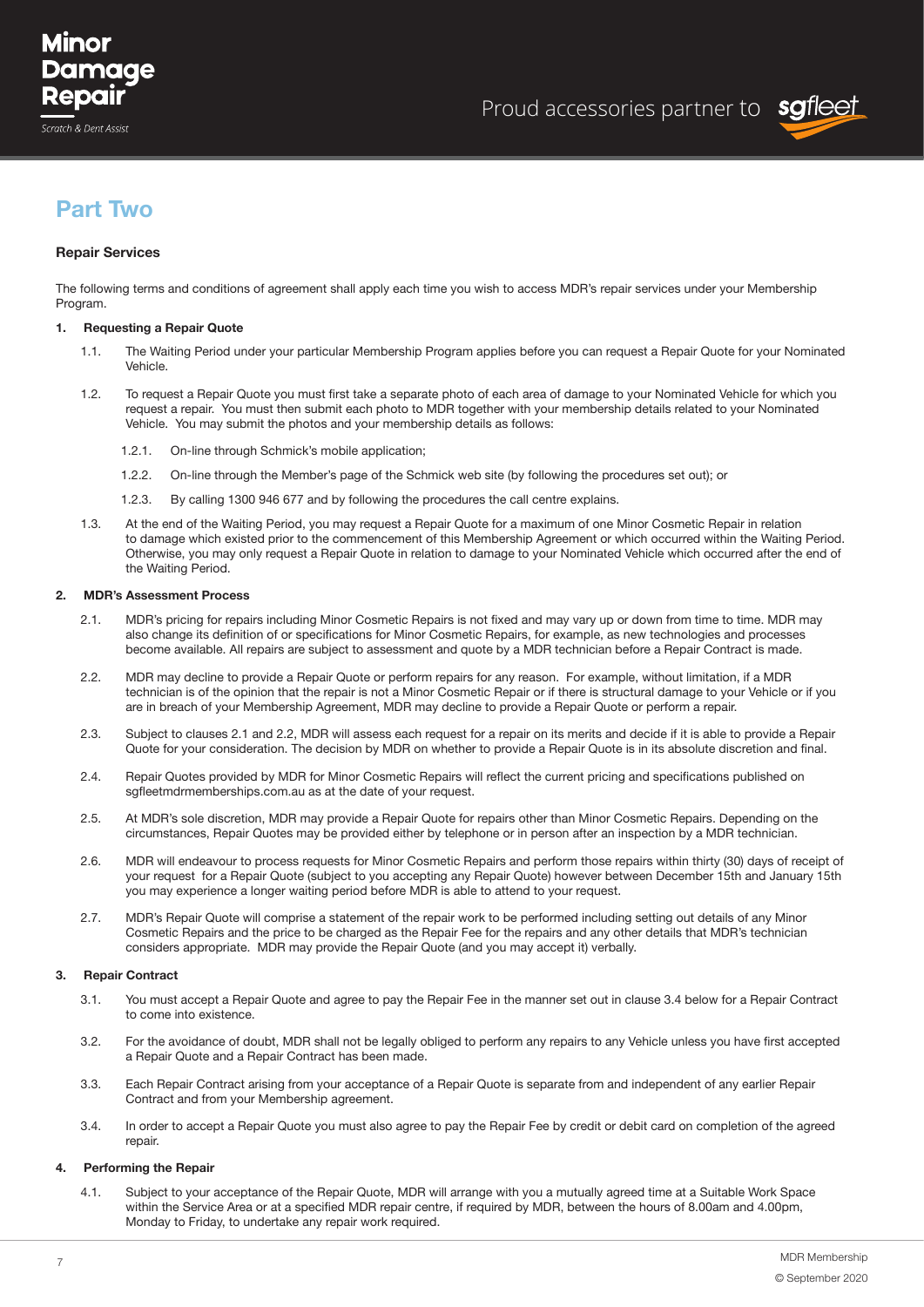



- 4.2. MDR will ordinarily perform Minor Cosmetic Repairs on the same day that you request an inspection strictly on condition that your Nominated Vehicle is within the Service Area and there is a Suitable Work Space or if your Nominated Vehicle has been brought to a MDR repair centre as required by MDR.
- 4.3. For the avoidance of doubt MDR is not obliged to perform any repairs unless your Nominated Vehicle is within the Service Area and there is a Suitable Work Space, or it has been brought to the repair centre specified by MDR, even if you have accepted a Repair Quote.

#### **5. Warranties**

- 5.1. Australian Consumer Law The benefits to you under clause 5.2 are in addition to the rights and remedies of the consumer under law in relation to the performance of repairs. Our services come with guarantees that cannot be excluded under the Australian Consumer Law. For major failures with the service, you are entitled: (a) to cancel your service contract with us; and (b) a refund for the unused portion, or to compensation for its reduced value. You are also entitled to be compensated for any other reasonably foreseeable loss or damage. If the failure does not amount to a major failure you are entitled to have problems with the service rectified in a reasonable time and, if this is not done, to cancel your contract and obtain a refund for the unused portion of the contract.
- 5.2. MDR warranty MDR warrants all its workmanship to be free from defect or faulty workmanship for the period of your ownership of the Nominated Vehicle. MDR will make good any defective or faulty workmanship if the defect or damage is attributable to faulty workmanship by MDR. To make a warranty claim, please contact us at 1300 946 677. We will direct you to forward photos and a written description of the claimed defect by email or post (at your cost) to us at repairs@scratchanddentassist.com or 78 Allied Drive, Tullamarine Victoria 3043. You are responsible for any costs associated with claiming this warranty. Our warranty is subject to clause 5.3.
- 5.3. Limitations on MDR warranties Subject to any non-excludable rights which you may have under the Australian Consumer Law or any other contrary provision in consumer protection legislation the following provisions determine MDR's liability under any warranty:
	- 5.3.1. MDR keeps photographic and other records of our work performed and you agree that it may rely on those photographic and other records to determine the validity of any warranty claim by you in respect of the Nominated Vehicle.
	- 5.3.2. MDR's warranty does not cover:
		- (a) Faulty workmanship performed by third parties;
		- (b) Any loss in value of the Nominated Vehicle, loss of your time, or vehicle use, or other consequential damage or loss as a result of any faulty workmanship;
		- (c) Any damage or deterioration in the general condition of the Nominated Vehicle as a result of normal aging or usage wear and tear or exposure to the elements; and
		- (d) Any damage or deterioration to any particular repair that we have made which is as a result of normal aging or usage wear and tear or through exposure to the elements or as a result of further damage being sustained to the repaired section of the Nominated Vehicle.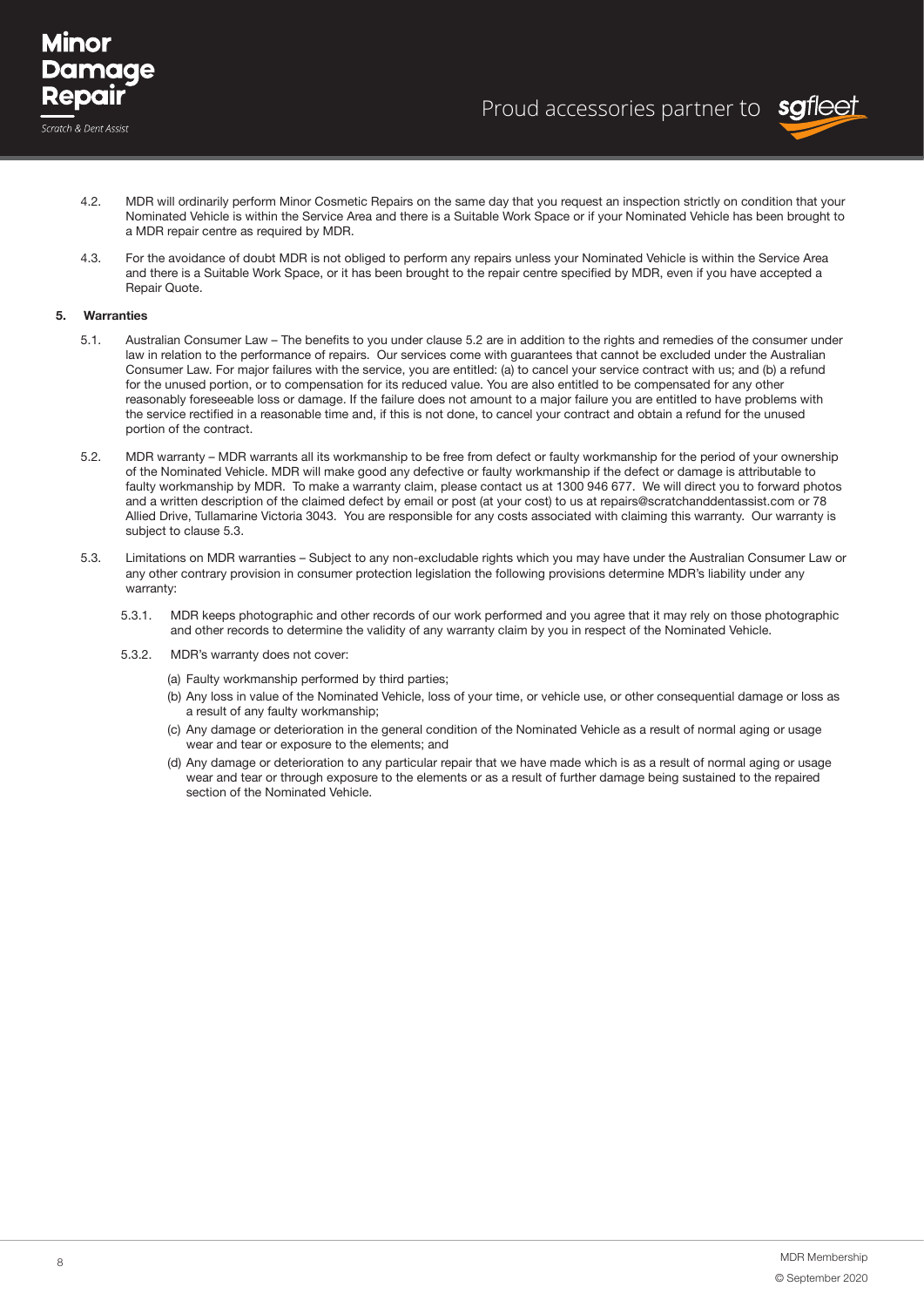## Minor Damaae Repair

Scratch & Dent Assist



## **Part Three**

#### **General Terms and Conditions**

#### **1. Making changes to the General Terms and Conditions**

- 1.1. MDR may from time to time make changes to the General Terms and Conditions in accordance with the following provisions:
	- 1.1.1. Changes may relate to the character nature or extent of Membership benefits under your particular Membership Program;
	- 1.1.2. Changes may relate to the type, range, description, specifications of repairs or other services and indicative or actual prices for repairs;
	- 1.1.3. Changes may relate to any provision of the MDR Membership Agreement or the Repair Contract or contracting procedures.
- 1.2. MDR will endeavour to ensure that any changes MDR makes will enhance or improve your Membership Benefits and/or MDR's service offering or business practices and procedures, for example by the addition of new or expanded services, the introduction of new repair technologies, practices or processes, and maintaining market competitive pricing.
- 1.3. Changes as they apply to your Membership Program for your Nominated Vehicle may be made by giving you prior notice of the changes by publication of such changes on sgfleetmdrmemberships.com.au and/or by publishing or issuing to you a new booklet setting out the General Terms and Conditions.
- 1.4. Changes to the General Terms and Conditions shall take effect seven (7) days after the date of publication of the changes on sgfleetmdrmemberships.com.au.
- 1.5. You will also be deemed to have accepted changes to the General Terms and Conditions if you request a repair service under your Membership Program after the date of publication of the changes on sgfleetmdrmemberships.com.au.

#### **2. Definitions, Interpretation and Governing Law**

- 2.1. In these General Terms and Conditions, capitalised terms and expressions have the meaning given to them in the Glossary of Terms (Part Four).
- 2.2. These General Terms and Conditions are separated into four parts. A reference to a numbered clause is a reference to that clause number within the same part of these General Terms and Conditions, unless otherwise specified.
- 2.3. Headings used throughout this booklet are for convenience and ease of reference only and do not affect the meaning or interpretation of any provisions of these General Terms and Conditions.
- 2.4. Each provision of these General Terms and Conditions can be separated. If any provision is invalid or unenforceable it may read down modified or deleted as required to give effect to the General Terms and Conditions.
- 2.5. These General Terms and Conditions shall be governed by and construed in accordance with the laws of the State of Victoria and the Commonwealth of Australia and any claim made by one party against the other arising out of these General Terms and Conditions will be heard in Victoria and the parties submit to the exclusive jurisdiction of those Courts.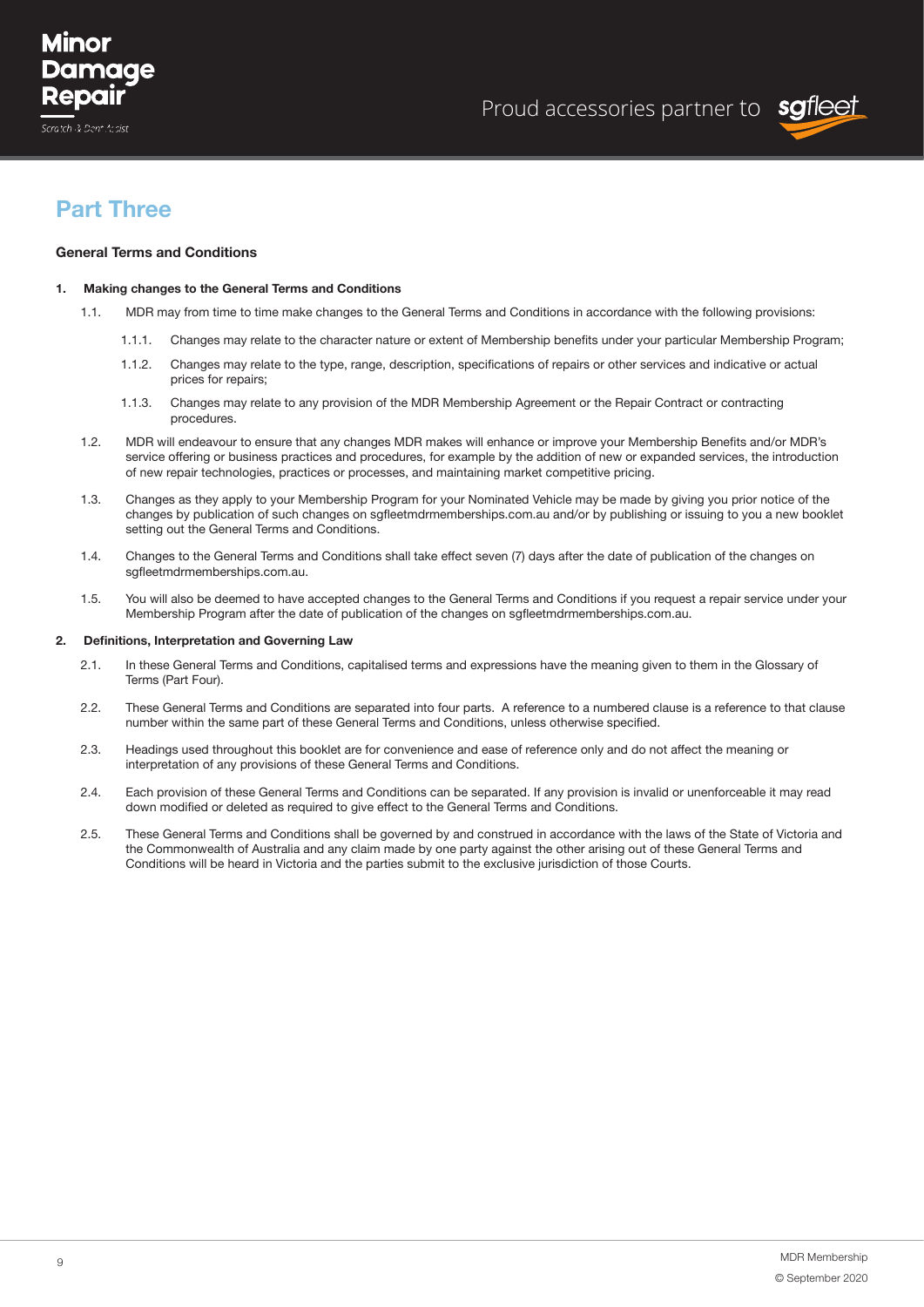



## **Part Four**

#### **Glossary of Terms**

**Administration Fee –** means a fee of \$25 or such other revised administration fee as may be notified by MDR from time to time which is payable by you in the event that you cancel your Membership under clause 10.2 of Part One;

**Authorised Dealer** – means SG Fleet Australia Pty Limited;

**Authorised Person** – means a person acting on behalf of and with the approval of an Authorised Dealer and subject to MDR's prior approval of that person;

**Approved Inspector –** means an auto repairer who MDR appoints to inspect your Vehicle to assess if the Vehicle qualifies for a particular Membership Program;

**End Date –** means the last date of the Term of a Membership Program;

General Terms and Conditions – means this booklet comprising the Part One (MDR Membership Agreement), Part Two (Repair Services), Part Three (General Terms), and Part Four (Glossary of Terms), and all their parts and includes any updates, addendums, amendment and variation to this booklet or any of its parts that may be published by MDR from time to time on sgfleetmdrmemberships.com.au or otherwise communicated to you;

GST – means any goods and services tax, value added tax or sales tax imposed on the sale or supply of goods, services and rights including but not limited to a tax imposed by the New Tax System (Goods and Services Tax) Act 1999 (C'th) and the related imposition Acts of the Commonwealth;

**Membership –** means the contractual rights and obligations as between you and MDR as set out in this booklet under the heading Part One – MDR Membership Agreement and Membership Agreement refers to that agreement;

**Membership Benefits –** means the benefits set out in Part One (MDR Membership Agreement);

**Membership Fee –** means the payment you make in respect of your Membership for your Nominated Vehicle during the relevant Term, which may be on first joining a Membership Program and/or on renewal of your Membership for a further Term;

**Membership Program –** means the range of repair services including any features or benefits designated as being available for your Nominated Vehicle subject to any rules conditions or constraints related to the Membership Program;

**Membership Program Schedule –** means the schedule to your Membership Program setting out the particular details of your Membership;

**Minor Cosmetic Repair–** means the repairs available under a particular Membership Program which may include the following or additional or alternative repairs as specified by MDR from time to time where each service described below relates to an individual repair: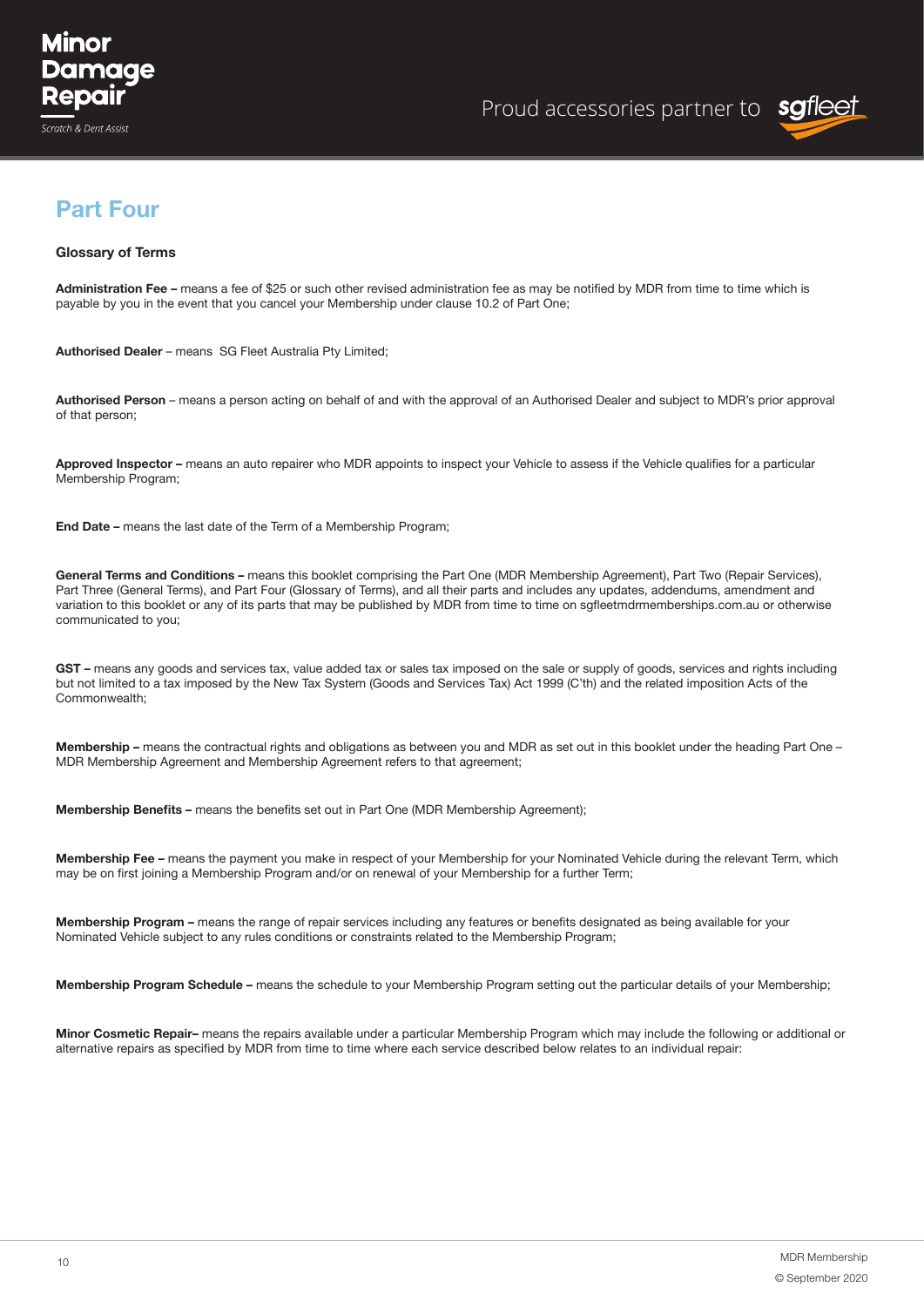

## **Minor Cosmetic Repairs Table**

| <b>Repair Type</b>            | <b>Repair Description</b>                                                                                                                                                                                                                                                                                                                                                                                                                                                                                                                                                                     |
|-------------------------------|-----------------------------------------------------------------------------------------------------------------------------------------------------------------------------------------------------------------------------------------------------------------------------------------------------------------------------------------------------------------------------------------------------------------------------------------------------------------------------------------------------------------------------------------------------------------------------------------------|
| Bumper Bar Scratch or Scrape  | Repair one scratch or scrape up to 500mm in length and 20mm in depth by reshaping, fine filling,<br>flattening, base coat, colour match, respraying and blending. (Excludes non-painted textured plastic<br>bumper bars, metal bumper bars and any damage that has caused structural).                                                                                                                                                                                                                                                                                                        |
| Surface Scratches/Marks       | Repair surface scratches on up to 4 panels that have not cut through the clear coat using professional<br>cutting compounds and process.                                                                                                                                                                                                                                                                                                                                                                                                                                                      |
| <b>Body Pressure Dents</b>    | Repair of up to two pressure dents on any flat single panel, provided each dent is no larger than 100mm<br>in diameter. (Excludes dents where the paint has been chipped or damaged, dents on style lines and<br>metal folds, or where there is no suitable access to the rear of the dent).                                                                                                                                                                                                                                                                                                  |
| Alloy Wheel Scrapes/Scuffs    | Repair scratch or scrape on one alloy wheel (or up to two hubcaps) by repairing damaged area, colour<br>match, respraying and blending. Machine finished wheels may lose the fine machine lines. (Excludes<br>Chrome & High Polish finished wheels and deep gouges where in the opinion of MDR the integrity of the<br>wheel is compromised).<br>By electing to accept MDR repairs to your machine finished wheels, you acknowledge that our processes<br>mean we are unable to replicate the machine finish and as such your wheels may lose the fine machine<br>finish lines once repaired. |
| Side Mirror Scratch or Scrape | Repair paint scratches or scuffs on side mirror casing by flattening, fine filling, colour match & respraying.<br>(Excludes chrome finished casings, lights and indicator lenses).                                                                                                                                                                                                                                                                                                                                                                                                            |
| Body Kit Scratch or Scrape    | Repair one Scratch or Scrape up to 500mm in length and 20mm in depth on a plastic spoiler, side skirts<br>and bumper strip by fine filling, flattening, base coat, colour match, respraying & blending.                                                                                                                                                                                                                                                                                                                                                                                       |
| <b>Cosmetic Touch Ups</b>     | Cosmetically repair up to 20 stone chips up to 3 mm in diameter by colour matching, filling and sealing<br>each chip to prevent corrosion. Damage will still be slightly visible. (Excludes stone chips on vehicles<br>that have 3-layer pearl paintwork).                                                                                                                                                                                                                                                                                                                                    |
| Interior tears                | Repair one tear in leather, vinyl or fabric seats and arm rests up to 80mm in length and 5mm in width<br>(Excludes wear and tear parted seams, damage on a seam or stitching, or damage to instrumentation<br>panel, headliner or to steering wheel).                                                                                                                                                                                                                                                                                                                                         |
| Windscreens                   | Repair of up to 2 stone chips on front windscreen. Maximum of each stone chip is 3mm in diameter.<br>(Excludes stone chip damage which renders the vehicle unroadworthy (e.g. damage affecting the primary<br>vision area)).                                                                                                                                                                                                                                                                                                                                                                  |

\* Repair Quotes provided by MDR for Minor Cosmetic Repairs will reflect the current pricing and specifications published on sgfleetmdrmemberships.com.au as at the date of your request.

#### **Minor Cosmetic Repairs Specifically Exclude:**

- (1) Any damage that exceeds the size parameters as set out in the repair descriptions under the Cosmetic Repairs table in the Glossary;
- (2) The replacement of damaged stickers and decals, specialised paintwork and body wraps;
- (3) Non colour coded vehicle trims and mouldings. These include chrome and metal effect and textured plastic;
- (4) Any replacement parts and trimmings;
- (5) Repair of rust damage or hail damage;
- (6) Structural damage, including without limitation structural damage to the body work, trim mirror casings and wheels;
- (7) Work that is required to be performed in a workshop or under workshop conditions;
- (8) Any part of the Nominated Vehicle that has been changed from original equipment manufacturer parts;
- (9) Damage to any area of the Nominated Vehicle which has (a) matte paintwork, or (b) illusion colour paintwork;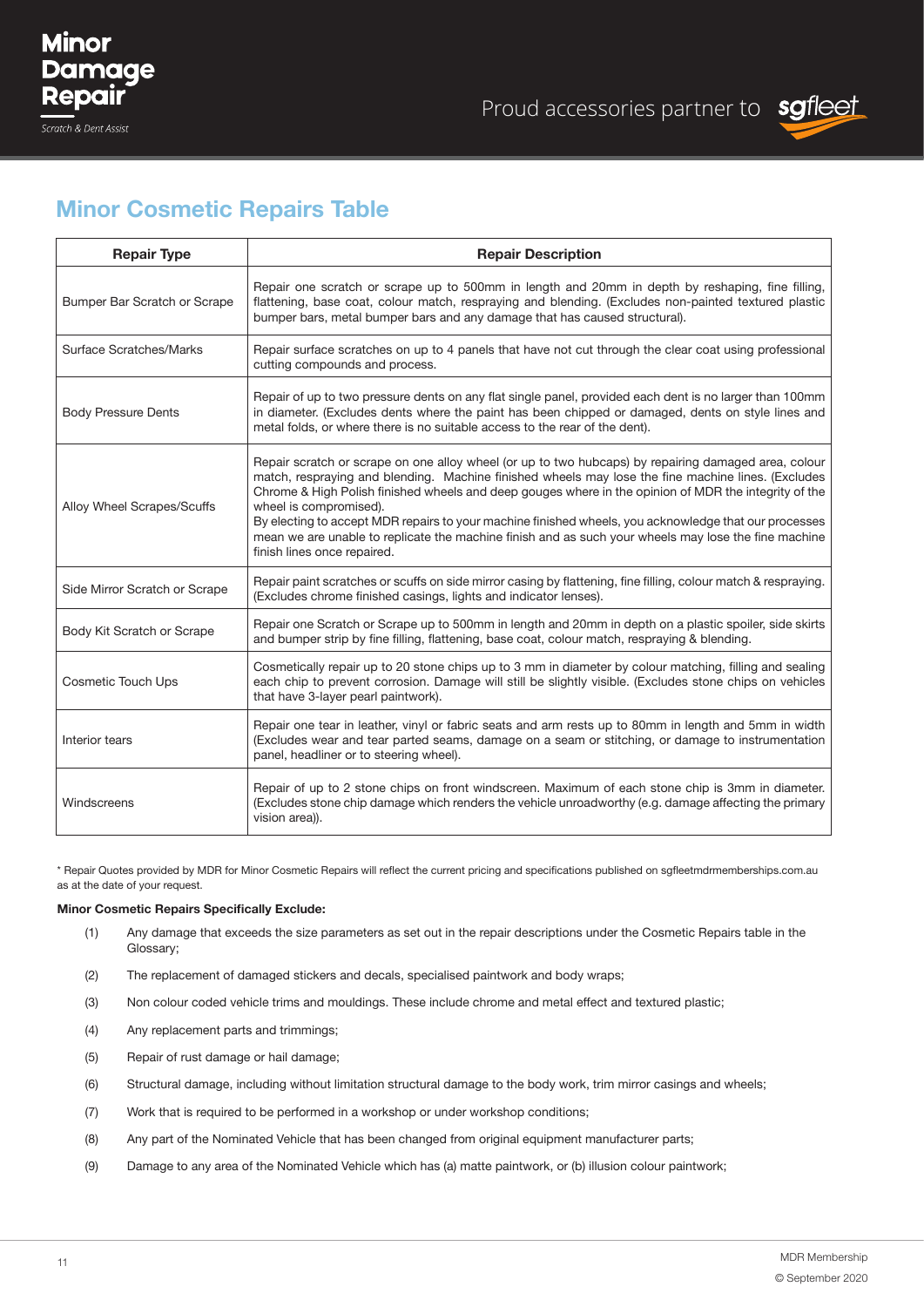Proud accessories partner to sgfleet

**Month - means a calendar month:** 

**Nominated Vehicle –** means the Vehicle you nominate for a Membership Program, as set out in the Membership Program Schedule;

**Pre-Qualified/Pre-Qualification –** means the inspection of your Vehicle by an Approved MDR Inspector where inspection of your Vehicle is a condition of acceptance into a particular Membership Program;

**Privacy Policy –** means the privacy policy published on MDR's website, as amended from time to time;

**Repair Contract –** means a contract for particular repair services which is formed as set out in clause 3.1 of Part Two – Repair Services, and which comprises the terms of Part Two – Repair Services and the relevant Repair Quote;

**Repair Quote –** means a quote for repairs in accordance with the procedures set out in this booklet under the heading Part Two – Repair Services;

**Repair Fee –** means the fee payable by you under the Repair Contract for repair work or services quoted and performed at your request on any Vehicle;

**MDR Sales Portal –** means the online gateway for registering your details as a new Member and the details of your vehicle as Nominated Vehicles into a particular Membership Program;

Service Area – means the areas serviced by MDR mobile repairer facilities from time to time, or other addresses as agreed between you and MDR, but does not include areas which are considered inaccessible in MDR's opinion;

**Start Date –** means the commencement date of the Term of a Membership Program;

**Suitable Work Space –** means a work space on private property (such as a privately owned driveway or car park) within the Service Area that you are expressly authorised and permitted to use for a MDR technician to perform a repair on the Nominated Vehicle. The workspace must provide a minimum of two (2) metres clearance around the Vehicle and access to electricity within twenty-five (25) metres from the Vehicle. Public roadways and underground car parks do not constitute a suitable workspace;

**Standard Vehicle –** means a light motor vehicle with a gross vehicle mass not exceeding 3,500 kg that is used solely for personal, social, domestic, and business purposes (e.g. for journeys from your home to or from your permanent place of work). Expressly excludes:

(a) vehicles used as taxis, rideshare, car rental and hire, tour services, courier work or to transport tools of a trade; and

(b) "super cars" including Lamborghini, Ferrari, Maserati, Aston Martin, Rolls Royce, McLaren, Bentley, Bugatti, Porsche (other than Porsche SUVs), and any other vehicle make designated as such by MDR in its absolute discretion, irrespective of the use of the vehicle.

**Term –** means the period starting on the Start Date and ending on the End Date set out in the Membership Program Schedule. "Term" also refers to each successive period your Nominated Vehicle's Membership of a Membership Program is renewed;

**Waiting Period –** means a period of twenty one (21) days from the Start Date unless some other period is set out in the Membership Program Schedule, and during which period you cannot request repair services from MDR.